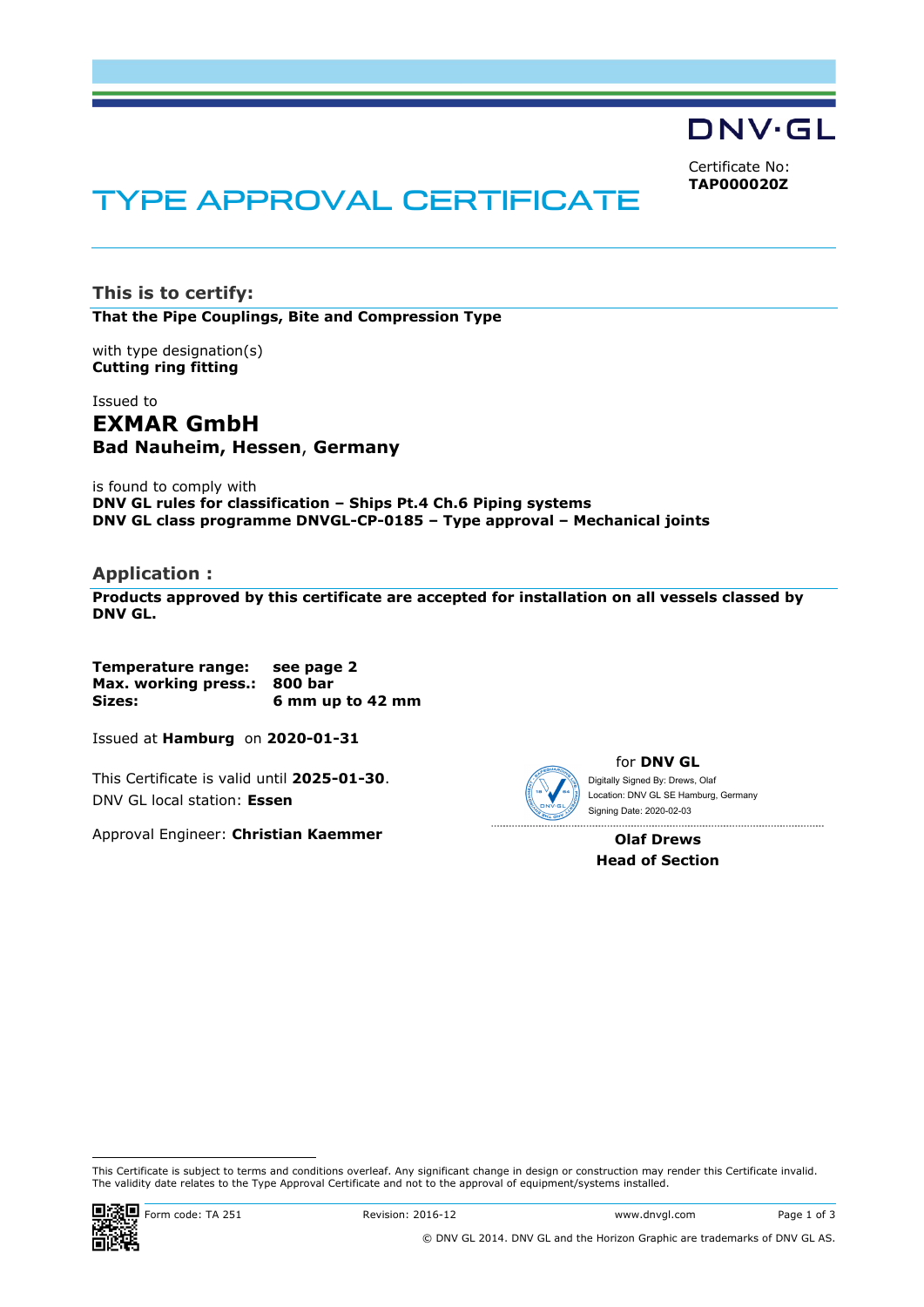Job Id: **262.1-003470-4**  Certificate No: **TAP000020Z**

# **Product description**

Cutting ring fitting for stainless steel tubes; consisting of basic component, connecting nut and cutting ring, manufactured acc. to DIN 2353 and EN ISO 8434-1/-4. Series **L (light)** and Series **S (heavy)**.

### **Types:**

**Stud couplings**  GEV, GEV-WD, GEV-NPT, GEV-UNF/UN, GAV, WEV, WEV-NPT, TEV, LEV **Tube to tube couplings** GV, WV, TV, KV, GSV, WSV **Adjustable couplings** ESS, EGKO, EWV, EWKO, WEE, ETV, ETKO, ELV, ELKO, ESWV, GRKO **Welding couplings** GAS, WAS, ESV **Reduction couplings** RS, RS-WD

#### **Materials:**

**Cutting ring fitting:** (basic component, cutting ring, connecting nut):

| Stainless Steel: | X 6 CrNiMoTi 17 12 2 / 1.4571 / |
|------------------|---------------------------------|
|                  | DIN EN 10088-3 / AISI 316 Ti    |
| Sealing:         | FKM or NBR                      |

**Tubes:** 

Seamless, cold drawn, high precision stainless steel tubes (acc. to DIN EN 10216-5 / EN ISO 1127, tolerance class D4/T4) with clean, smooth surface.

# **Application/Limitation**

The cutting ring fitting system is type approved for application in pipe class I, II and III-piping systems, fire resistant type, as listed in DNV GL Ship-Rules Pt. 4, Ch. 6, Sec. 9 Table 8, 9 & 10 / Bite-type.

| <b>Series</b> | Pipe O.D. mm | <b>Nominal Pressure PN</b> |
|---------------|--------------|----------------------------|
|               | $6 - 10$     | 500                        |
|               | $12 - 18$    | 400                        |
|               | $22 - 42$    | 250                        |
|               | $6 - 10$     | 800                        |
|               | $12 - 16$    | 630                        |
|               | $20 - 38$    | 420                        |

| Temperature range            |                                     |
|------------------------------|-------------------------------------|
| Stainless steel (Components) | -55 $\degree$ C to +400 $\degree$ C |
| FKM (Sealing)                | $-20^{\circ}$ C to $+200^{\circ}$ C |
| NBR (Sealing)                | $-35^{\circ}$ C to $+100^{\circ}$ C |
| Metallic sealing             | $-55^{\circ}$ C to $+400^{\circ}$ C |